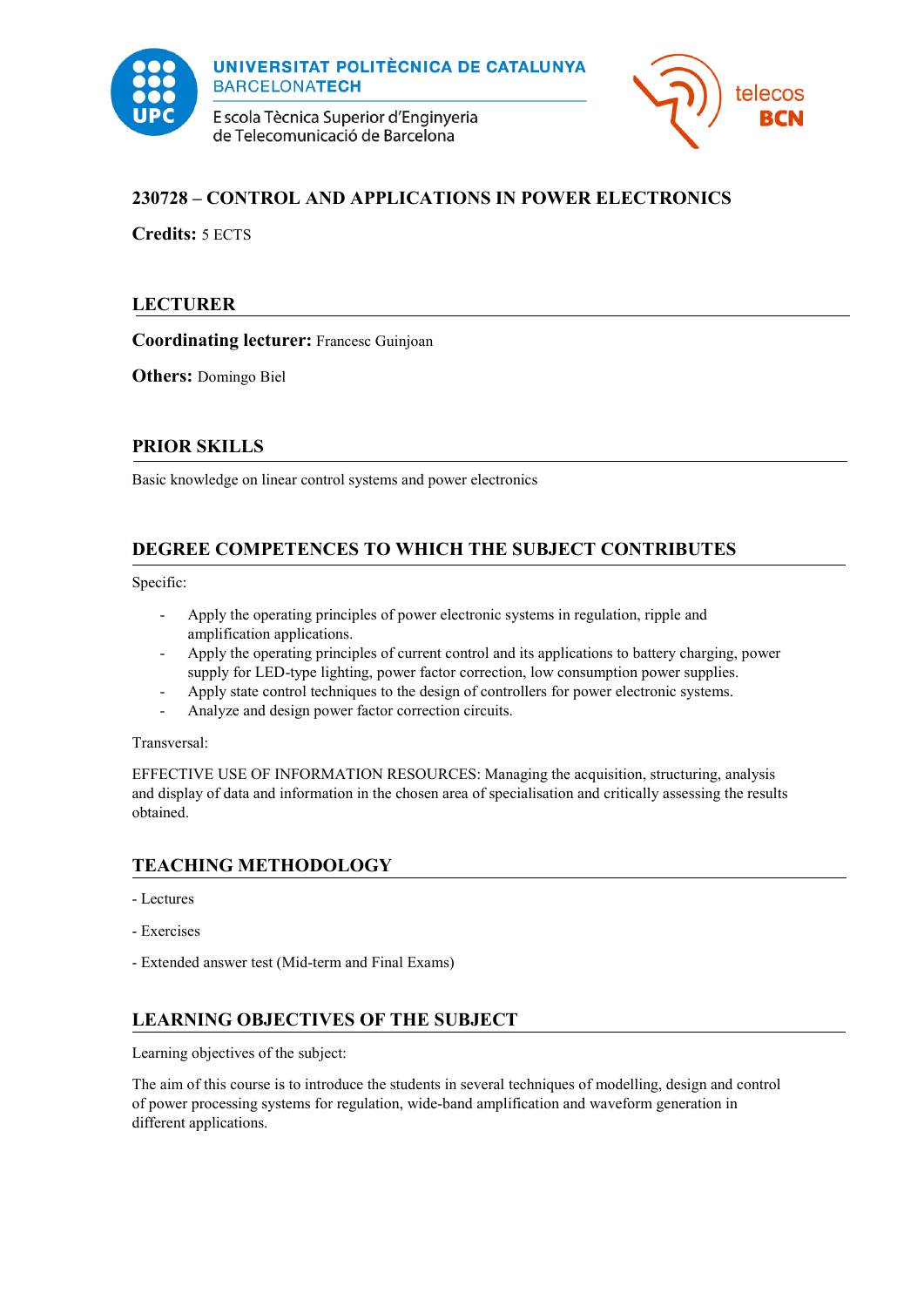

E scola Tècnica Superior d'Enginyeria de Telecomunicació de Barcelona



Requisites: Students coming from academic studies other than B. Sc.in Electronics Engineering or equivalent ones, should have successfully passed the examinations of the bridging course Principles of Control and Power Electronics (PCPE)

Learning results of the subject:

- Know how to obtain state models of power converters.

- Know how to design state linear controllers for power converters in regulation, ripple and amplification applications and verify their performance by numerical simulation.

- Know how to analyze and design power factor correction circuits.

### **STUDY LOAD**

Hours large group: 39

Hours small group: 0

Hours self study: 86

### **CONTENTS**

#### **1. Introduction to control in power electronics**

Description:

- Control goals in power electronics. Examples: voltage regulation in DC-DC power converters, grid-connected power inverters, PFC in AC-DC converters. - Power converters modelling

Full-or-part-time: 18h Theory classes: 6h Self study: 12h

#### **2. Control design for DC-DC voltage regulation**

#### Description:

- Single voltage loop control design
- Average current loop control design
- Peak current mode control

Full-or-part-time: 58h Theory classes: 18h Self study: 40h

#### **3. Power factor correction**

Description:

- Power and harmonics in systems with nonsinusoidal (but periodic) signals
- Pulse width modulated (PWM) rectifiers

Full-or-part-time: 12h Theory classes: 4h Self study: 8h